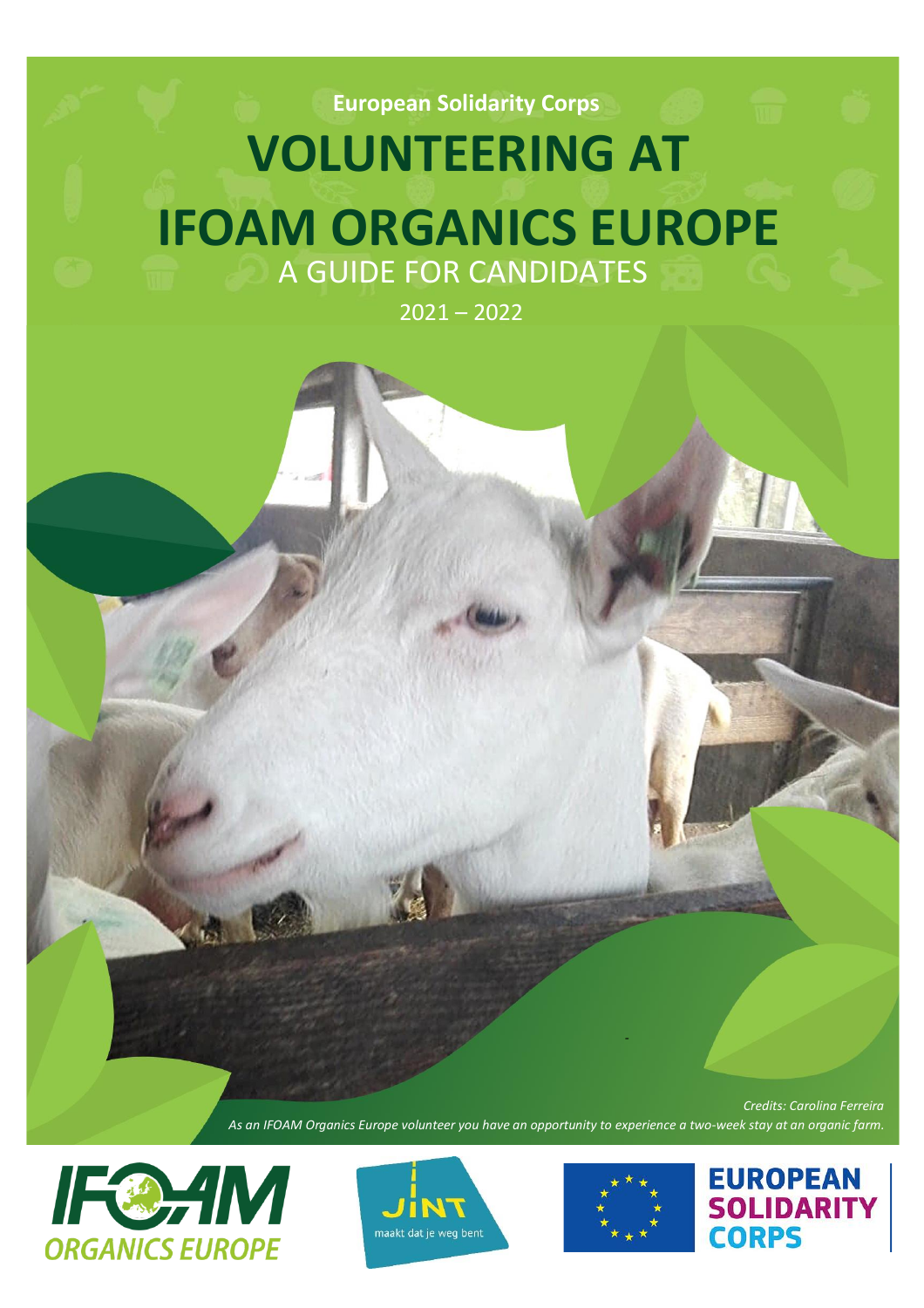# **Table of Content**

| $\mathbf{1}$ |  |
|--------------|--|
| 1.1          |  |
| 1.2          |  |
| 1.3          |  |
| 1.4          |  |
| 1.5          |  |
| 1.6          |  |
| 1.7          |  |
| 2            |  |
| 2.1          |  |
| 2.2          |  |
| 2.3          |  |
| 2.4          |  |
| 2.5          |  |
| 2.6          |  |
| 3            |  |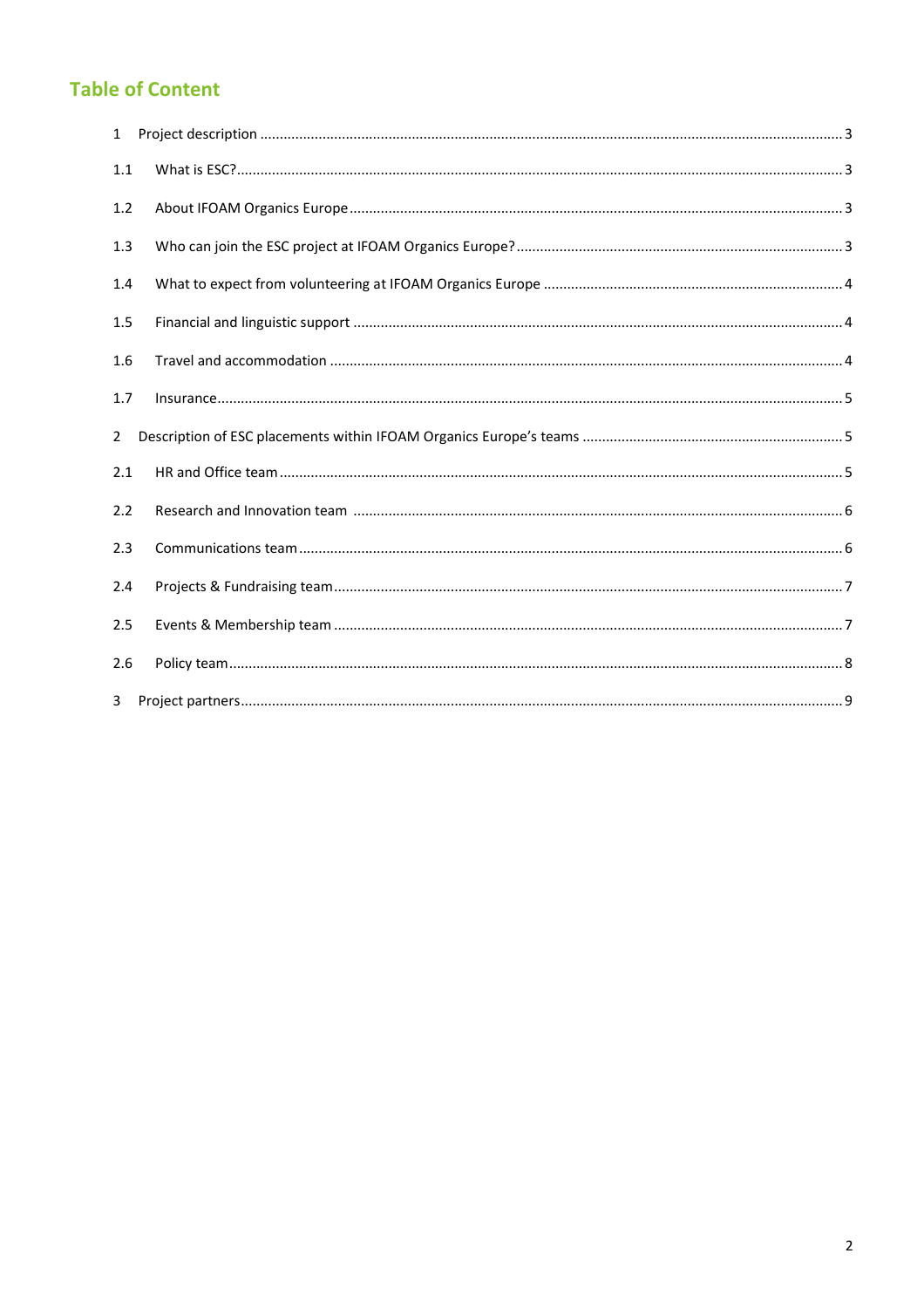# <span id="page-2-0"></span>**1 Project description**

*"Volunteering at IFOAM Organics Europe is a truly rewarding experience, both on a professional and personal level. Get to know this vibrant city of Brussels, meet inspiring people, drink beers (a lot!), learn more about organic agriculture and EU legislation and develop a wide range of skills! Knowledge and friendships are awaiting!"*

> Bérénice Cau, from France Volunteer in the Projects & Fundraising Unit (2019-2020)

#### <span id="page-2-1"></span>**1.1 What is ESC?**

The European Solidarity Corps (ESC) provides young people residing in Europe with the unique chance to express their personal commitment through a full-time voluntary activity in a foreign country for a period of up to 1 year. Young volunteers can develop new skills and, therefore, improve their personal, educational and professional development. More information about ESC is available in the ESC website[: https://europa.eu/youth/solidarity\\_en](https://europa.eu/youth/solidarity_en)

#### <span id="page-2-2"></span>**1.2 About IFOAM Organics Europe**

The EU Group of the International Federation of Organic Agriculture Movements (IFOAM Organics Europe) is a **non-profit organisation** based in Brussels that represents more than 200 member organisations from all EU-27, EFTA and candidate countries (in total 34 different countries). **We fight for the adoption of ecologically, socially and economically sound farming systems in Europe and the world**. IFOAM Organics Europe itself is embedded in the IFOAM Organics International movement with 800 affiliates in more than 100 countries.

We believe that only holistic farming models based on the four main principles of organic agriculture – **health, ecology, fairness and care** - can cope with existing threats like climate change or soil and water pollution and will lead to more resilient and sustainable farming systems.

With our diverse network of more than 200 members throughout Europe, our work spans the **entire organic food chain** and beyond: from farmers and processors, retailers, certifiers, consultants, traders and researchers to environmental and consumer advocacy groups. The IFOAM Organics Europe Group with its head office in Brussels is unique in being **the only body with representation from all over Europe** to facilitate transnational efforts within organic agriculture. Additionally, we built up strategic alliances with numerous diverse environmental and social NGOs in Brussels and all over Europe to share best practice examples and increase knowledge around sustainable food and agriculture.

**Our aim is to encourage and disseminate knowledge, principles and practices about organic agriculture** that can bridge language and cultural barriers, to IFOAM Organics Europe affiliates, to public authorities and to society. The work of IFOAM Organics Europe in Brussels is mainly focused on building the capacity and representing the interests of its members in the EU policy making process and making sure that organic farming is considered as a sustainable food production system as it can provide healthy food and at the same time be a solution for environmental and societal challenges due to climate change mitigation and adaptation. In short, IFOAM Organics Europe is striving to make Europe greener and more resilient and sustainable – more organic!

**•** More information on IFOAM Organics Europe can be found in ou[r website.](https://www.organicseurope.bio/about-us/organics-europe/)

#### <span id="page-2-3"></span>**1.3 Who can join the ESC project at IFOAM Organics Europe?**

Do you want to join IFOAM Organics Europe with the European Solidarity Corps? Then you have the following characteristics:

- **•** You are between **18 and 30**.
- **•** You are a legal resident of a **European country other than Belgium.**
- **•** You have the **right to live and work in Belgium**.
- **•** You are passionate about or have a substantial interest in learning about **organic agriculture**.
- **•** You did not participate to EVS or ESC projects before.

Relevant experience is welcome, but not needed as long as you are willing to learn. IFOAM Organics Europe welcomes volunteers from **all backgrounds** regardless of gender, cultural, ethnic background or religion. We open our doors to openminded and strongly motivated young individuals. As our organisation is an umbrella organisation, we enjoy welcoming volunteers from **diverse cultures** as it helps to enrich our community and understand the challenges and opportunities for organic on a wider scale.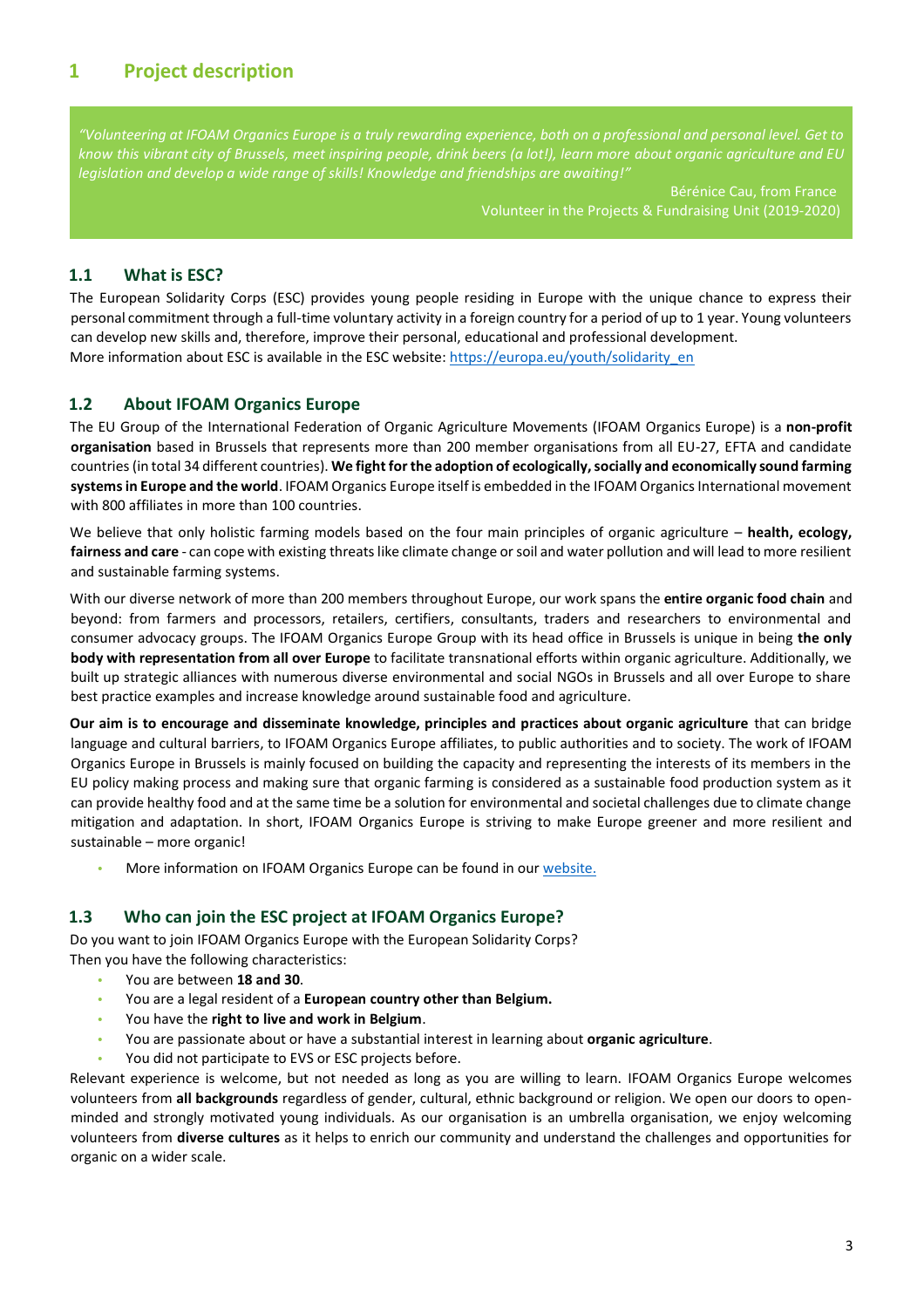## <span id="page-3-0"></span>**1.4 What to expect from volunteering at IFOAM Organics Europe**

The ESC experience at IFOAM Organics Europe offers a wide array of opportunities such as learning more about EU institutions, IFOAM Organics Europe's advocacy work, the activities and mission of other like-minded NGOs, organic farming practices and the impact of environmental and climate policies, but also about Belgian/Brussels culture. This learning will be enabled through:

- **Trainings on content and practical skills** provided by IFOAM Organics Europe staff on various topics such as GMOs, the organic regulation, project development and management, communication, writing, climate change, organic seeds, how to write CVs or have interviews, etc.
- **On-arrival and mid-term trainings provided by the National Agency JINT** (see section 3 for more information) where all other volunteers doing their ESC placement in Belgium can meet and are introduced in more detail to the ESC programme while spending several days together outside of Brussels;
- **Farm stays on organic farms in Belgium**, as each volunteer h as the possibility to visit up to 2 organic farms in Belgium for 1 or 2 weeks;
- **Public events in Brussels** such as conferences at the European Parliament or the Commission, workshops, festivals, IFOAM Organics Europe events and meetings, seminars and many other events constantly happening in this vibrant city;
- **Meetings and exchanges with other young people** from like-minded Brussels NGOs. i.e. through the YEP Brussels (Young Environmental Professionals of Brussels) network, which was founded by previous volunteers of IFOAM Organics Europe and now has over 200 members that regularly interact, organise seminars of pertinent topics in their premises; as well as working on common projects (such as the organisation and facilitation of a workshop on access to land for young farmers that was organised by former volunteers for the 2018 European Youth Event in Strasbourg);
- **Supporting the daily work of IFOAM Organics Europe,** allowing the volunteers to develop professional experience by helping with tasks within their teams (more information on specific tasks is further described in section 2);
- **Supervision and mentoring** are provided to each volunteer, as each one has a supervisor that guides the volunteers through their individual projects and supports them in their tasks, and a mentor that serves as guidance in personal development and helps the volunteer to get integrated within the organisation, the project and community;
- **Becoming a part of the IFOAM Organics Europe team**, enabling volunteers to learn from their peers and staff and to join common activities such as multiple day long excursions to organic farms and by taking part in office celebrations.

The learning will be monitored and evaluated with the help of their mentors and will result in the **YouthPass** that each volunteer will received upon completion of their placement at IFOAM Organics Europe (more information about the YouthPass[: https://www.youthpass.eu/en/](https://www.youthpass.eu/en/) )

ESC volunteers will stay at IFOAM Organics Europe for 11 months, from September 2021 to July 2022, and they are expected to commit to the ESC project for **35 hours per week (7 hours a day)** from **Monday to Friday**. **M**ost of this time will be spent at the **IFOAM Organics Europe office** with other volunteers and staff, unless there are some meetings or conferences to attend. The weekend is free. Volunteers are also entitled to **two days of holidays per month worked** (**22 days of holidays in total** for the 11 months, plus one week off during **Christmas** and days off during **Belgian public holidays** when the office is closed).

## <span id="page-3-1"></span>**1.5 Financial and linguistic support**

All essential costs related to your volunteering placement are covered. You will be provided with accommodation, insurance, a local public transportation pass, reimbursement of your travel to and from Brussels, and on top of that financial support of 515 EUR per month for food and other living expenses. Furthermore, you will receive access to the Erasmus+ Online Linguistic Support (OLS) to help with learning languages such as French or Dutch.

## <span id="page-3-2"></span>**1.6 Travel and accommodation**

Travel costs associated with coming to Brussels from the country of origin and then returning after the project end are covered by the project (distance-based calculation realised by the European Commission). While you are in Brussels, you will receive a public transportation pass to give you access to all busses, trams and the metro in the city.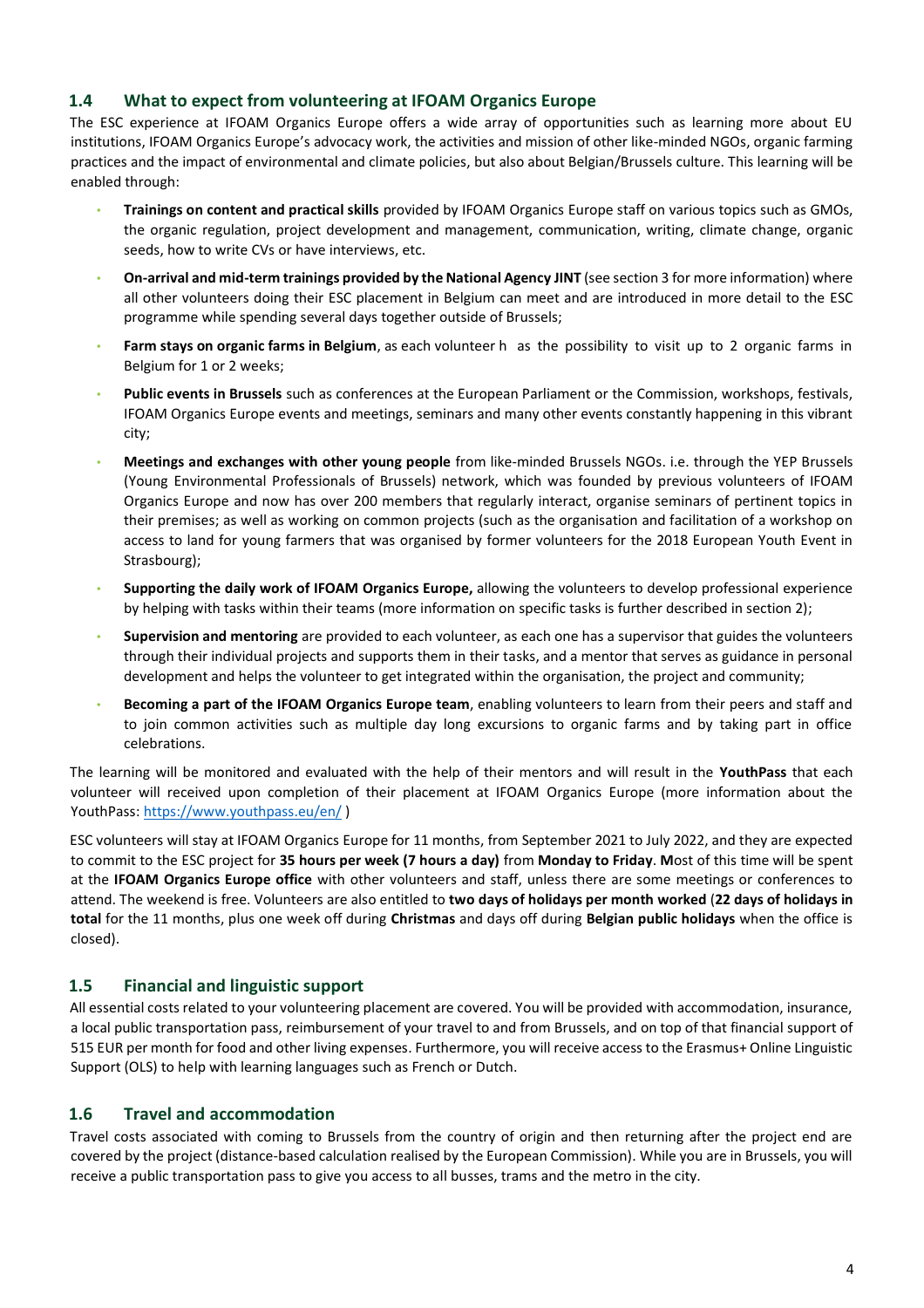The accommodation for all volunteers is arranged by IFOAM Organics Europe. Each volunteer will have their own room in a shared house (with other volunteers and/or other young people) with a shared kitchen and bathroom, located about 20-30 minutes walking distance from the IFOAM Organics Europe office.

## <span id="page-4-0"></span>**1.7 Insurance**

All volunteers will receive full insurance coverage during the entire length of their ESC placement.

- **•** Volunteers are obliged to have the European Health Insurance Card (EHIC).
- **•** ESC provides an additional insurance (Cigna) that can cover partly or fully the national insurance.

## <span id="page-4-1"></span>**2 Description of ESC placements within IFOAM Organics Europe's teams**

*"I did not know much about IFOAM Organics Europe when I saw the ESC vacancy, but I shared its values of protecting biodiversity, caring for nature and fairness in the food production processes. During my volunteering I learned a lot about the organic sector and, being based in Brussels, I gained a better understanding of European Union's institutions and importance of advocacy work."*

> Katarina Šeme, from Slovenia Volunteer in the Communication Team (2019-2020)

There are six ESC placements available within six different teams at IFOAM Organics Europe between September 2021 and July 2022.. Each volunteer will be assigned to one team for the duration of their stay, however there is the possibility to be involved in some tasks from other teams if agreed with supervisors, in order to allow volunteers to learn about a wider range of IFOAM Organics Europe's work. During the application stage, you are asked to rank the teams in order of preference. Your preference will then be taken into account and you will have a chance to discuss the tasks of different team during the interview stage, if selected.

Below is the description of each team and examples of tasks that the volunteers might be involved in. Please keep in mind that this is only an indication and that tasks and areas of focus will be discussed during the interview stage and defined even further with supervisors.

We encourage volunteers wanting to develop their knowledge on a certain topic relevant to organic farming to contribute to our 'arguments database'. This database contains our main messages on topics related to organic and the volunteers would contribute by collecting content and visual materials supporting our external communication. This would deepen the volunteers' knowledge on a specific topic and strengthen their research skills.

## <span id="page-4-2"></span>**2.1 HR and Office team**

The Human Resources (HR) and Office team is part of the Operations team dealing with HR, Office, Finance and Legal issues. The HR team manages the staff's life cycle in the organisation from the recruitment stage and supports them throughout their personal and professional development, including their well-being, the improvement of the working conditions and of team spirit cohesion. The volunteer will collaborate with the unit (and other units) in the development of skills and knowledge of staff. They will have the opportunity to brainstorm with the team to identify solutions for an improved working environment and a greener office, as well to organise team building activities. The volunteer will develop knowledge in recruitment and HR management as well as office management skills. The main tasks of the volunteer will be:

- Support in the staff training plan: look for trainings according to the needs, and coordinate the related communication to staff;
- Coordinating the organisation of internal info-sessions given by staff on their working area, which will deepen the volunteer's knowledge of the organisation structure and topics;
- Coordinate staff meetings organisation: we have weekly, monthly, and quarterly meetings to ensure a good synergy and communication flow inside the organisation;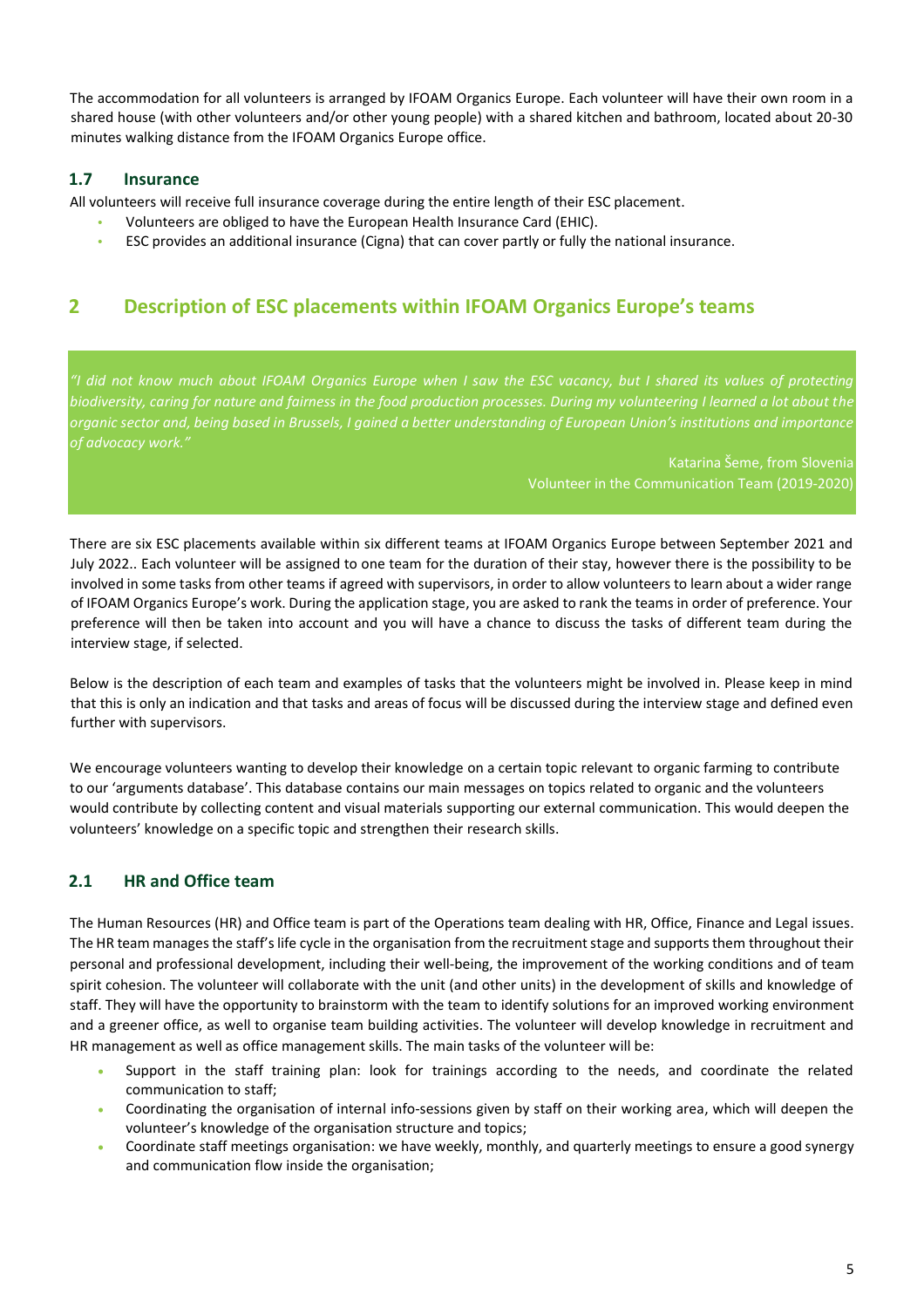- Contribute to the organisation of the staff excursion, team building activities and social events to develop a sense of belonging and to contribute to a positive working environment and office culture;
- Being the person of contact for the volunteers about HR related issues (being the HR representative towards the volunteers). The volunteer will ensure a good daily management of the HR service for the other volunteers ensuring they have all the needed knowledge, information and support to fulfil their role during the volunteering;
- Assist the HR in the recruitment process: managing the "employment" functional email address, following the tests and planning the interviews;
- Support the team in the change towards the "office of the future" to make it greener and adaptive to the dynamic working environment;
- Brainstorm with the team to improve working environment and conditions in terms of HR and office but also in the general improvement of the well-being and good health of the staff;

During your ESC period, you will develop soft skills such as planning, organisation, presentation, initiative and innovative thinking but also some hard skills such as French, MS office tools (Excel, Word and PowerPoint), budgeting skills.

## <span id="page-5-0"></span>**2.2 Research and Innovation team**

The Research & Innovation team has two main areas of work: "[Research & Innovation Advocacy](https://www.organicseurope.bio/what-we-do/research-innovation/reasearch-innovation-advocacy/)" and "[Knowledge for](https://www.organicseurope.bio/what-we-do/research-innovation/knowledge-for-organic/)  [Organic](https://www.organicseurope.bio/what-we-do/research-innovation/knowledge-for-organic/)." The advocacy activities are implemented through TP Organics, the European Technology Platform for Organic Food and Farming. TP Organics focuses on EU R&I policies: Horizon Europe and the European Innovation Partnership for agriculture (EIP-AGRI). TP Organics also provides information on funding opportunities and helps its members join research consortia.

In the area of "Knowledge for Organic", IFOAM Organics Europe coordinates or is partner in several EU research projects such a[s RELACS](https://relacs-project.eu/) and [BioFuitNet.](https://biofruitnet.eu/) In order to disseminate the outcomes of these projects, IFOAM Organics Europe and partners have set up the [Organic Farm Knowledge](https://organic-farmknowledge.org/) platform which provides access to a wide range of tools and resources about organic farming. The ESC volunteer in the Research & Innovation team would support the secretariat of TP Organics and the development of Organic Farm Knowledge.

The ESC volunteer would engage in the following tasks:

TP Organics (50%)

- **•** Acquire event organisation skills:
	- o Contribute to the organisation of Organic Innovation Days (Nov 2021) and BIOFACH Science Day (Feb 2022)
- **•** Acquire member management skills:
	- o Communicate with members and supporters of TP Organics
	- o Update contact database of TP Organics
	- o Collect donations

Organic Farm Knowledge (50%)

- **•** Acquire fundraising skills
	- $\circ$  Contribute to applications for foundations and agencies (concept development, writing of the applications)
	- **•** Acquire coordination skills
		- o Arrange and follow-up on meetings of the Executive and Editorial Board
- **•** Acquire promotion and dissemination skills
	- o Contribute to the preparation of a communication & dissemination plan
	- o Contribute to online promotion of Organic Farm Knowledge
- **•** Acquire IT skills
	- o Upload tools on Organic Farm Knowledge

## <span id="page-5-1"></span>**2.3 Communications team**

As IFOAM Organics Europe's communications team, our work cuts across the organisation, touching on many of the topics we advocate for. We are responsible for IFOAM Organics Europe's external communication, including traditional channels, such as our website, newsletters, mailings and printed publications, as well new media, such as social media, infographics, GIFs, videos and online publications.

If you are the volunteer who joins our team, you will have the following tasks: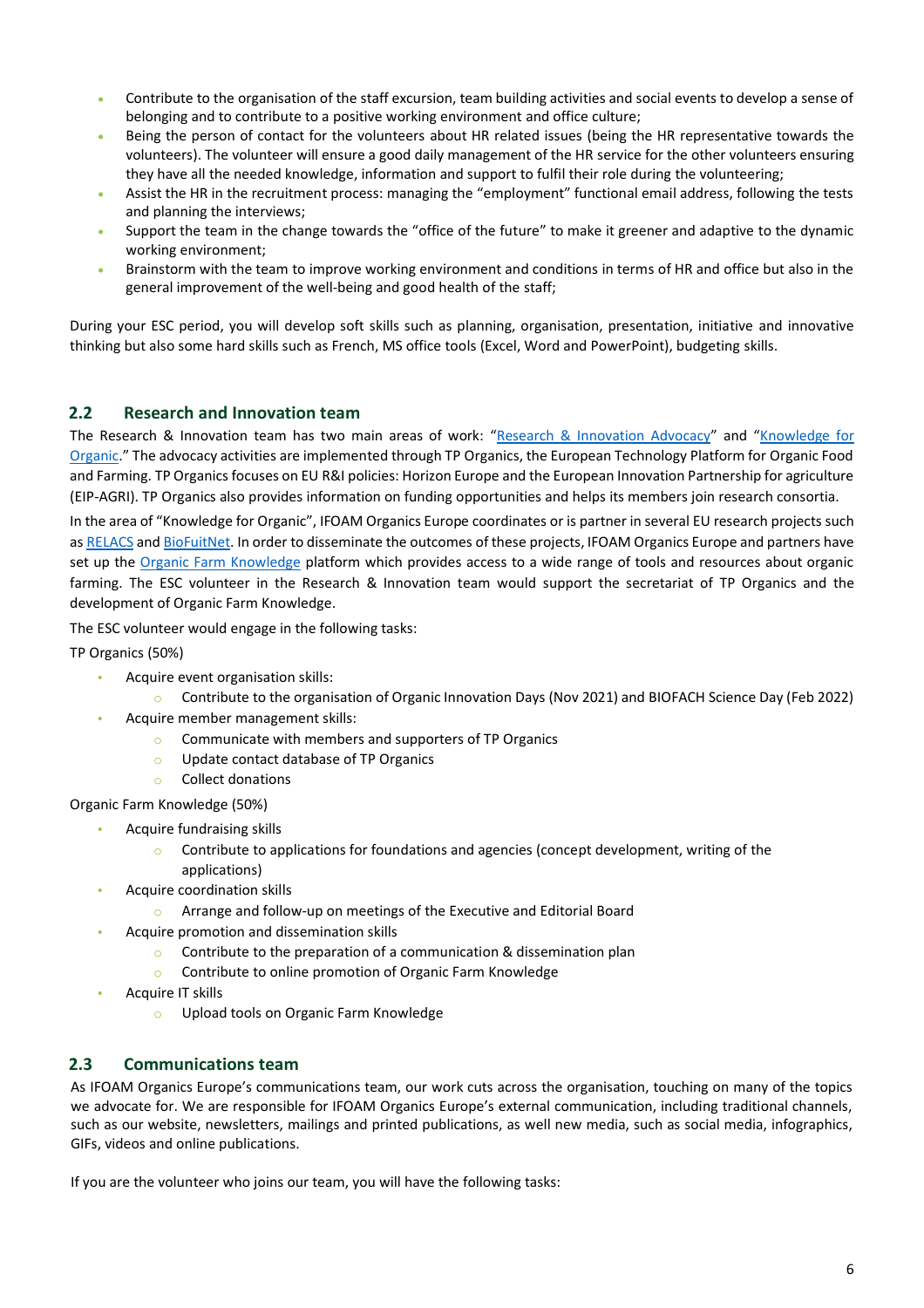- Content support:
	- Leading on the production of [IFOAM Organics Europe newsletter:](https://www.organicseurope.bio/newsletter/) from planning to collecting articles & liaising with colleagues and sending it out;
	- Producing content: for IFOAM Organics Europe's website, newsletter and initiatives that are making Europe [more organic;](https://euorganic2030.bio/)
	- Elaborating on 1-2 topics from our arguments database by collecting content and visual materials (containing our main messages on topics related to organic);
	- Updating and maintaining IFOAM Organics Europe websites: adding information, and ensuring all content is up to date;
	- Supporting our social media presence: monitoring, drafting content, scheduling and reporting;
- Database and SharePoint support:
	- Responsible for sending mailings from our database (CiviCRM) and helping keep it up to date;
	- Supporting maintenance and development of our SharePoint environment (intranet, extranet and IT WIKI);
- Other tasks:
	- Managing the integrated mailing planning and the calendar with upcoming communication;
	- Tracking our media presence;
	- Assisting with basic designs: creating visual materials for IFOAM Organics Europe's online presence;
	- Providing secretarial support: first point of contact for shared inboxes, reporting, lending your eye for detail to various (online and printed) publications/infographics, populating our digital publications.

We will provide you with a training on all tasks you will be involved in. Regardless of working at an office or at home, we have regular (digital) check-ins with the team and personal ones guiding you through the individual tasks, so you have plenty of opportunities to ask questions.

By the end of the ESC volunteering period, you will have (further) developed your communication, people and technical skills. You will have learned about (digital) editorial processes and be able to fit these into the bigger picture. Your time as ESC in our communications team will provide you with a solid basis for a wide variety of future jobs. Some of our past volunteers are now working in marketing, research or database development.

## <span id="page-6-0"></span>**2.4 Projects & Fundraising team**

The IFOAM Organics Europe's Project & Fundraising team primarily works on getting funding and ensuring smooth execution of budgets and partnerships. It identifies funding opportunities, builds relationships with stakeholders on various topics across sustainable food production and consumption, and it develops proposals for funding to private foundations, businesses, and the EU Commission (mainly CINEA, DG Education and Culture).

The volunteer that would be part of the projects and fundraising team would mainly be:

- Supporting the implementation of IFOAM Organics Europe business development strategy (mapping, background research on potential business and institutional donors, data processing and analysis, networking with donors, implementation of donors' engagement plans);
- Contributing to developing and writing project proposals to the European Commission, private foundations and business sponsors (developing presentations, budgets, and write specific parts of project proposals);
- Assisting in project management (managing documentation, supporting tasks such as planning, following deliverables and performance indicators, liaising with project partners, coordinating, drafting, and compiling project reports).

During the ESC period, the ESC volunteer will develop the following skills and knowledge:

- Learn how to write project proposals to public and private donors,
- Acquire working knowledge about project management tools and processes,
- Improve their skills in data compiling and processing.
- Enhance their networking, presentation, coordination, and analytical skills.

#### <span id="page-6-1"></span>**2.5 Events & Membership team**

The ESC volunteer chosen for this position will work within two key areas: 1/events and 2/membership. The events team is dealing with the organisation of IFOAM Organics Europe events (such as the Organic Processing Conference or the European Organic Congress), while the membership team is responsible for membership coordination and internal communication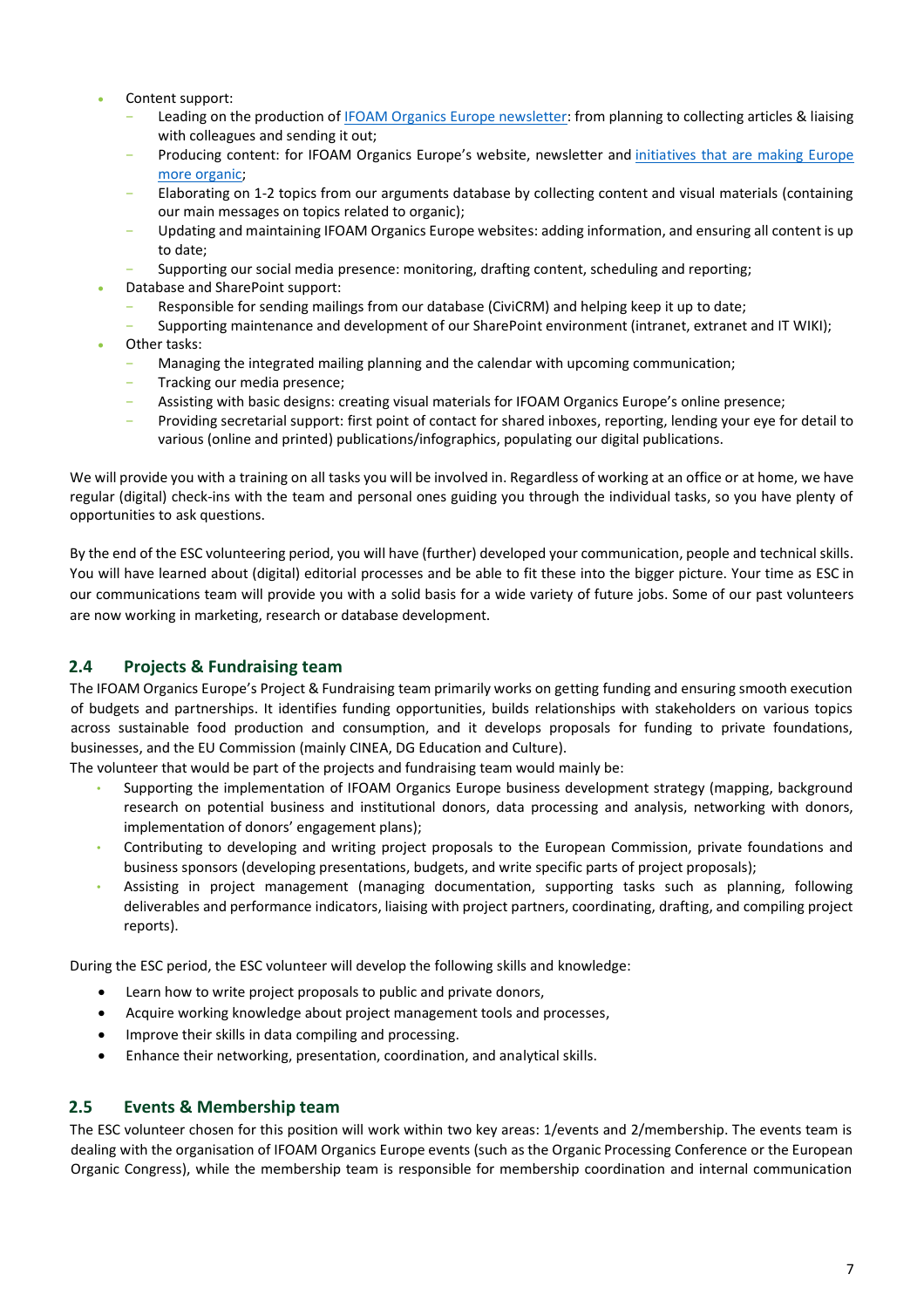(with IFOAM Organics Europe members and internal structures such as the Council and the Board). Within events, the volunteer would support the general organisation and coordination of IFOAM Organics Europe events, including:

- Assisting with logistics of events (researching and setting up bookings of venues, hotels and travel for speakers and participants, digital events set up);
- Implementing events communication activities (including website and mailings management);
- Developing and setting up the programme of events (including drafting agendas, speaker invitations and speakers' guidelines).

Within membership, the volunteer would be mainly:

- Assisting in the communication towards IFOAM Organics Europe Members and governing structures (such as the council and the board);
- Updating information about IFOAM Organics Europe Members and governing structures on the website and internal databases;
- Assisting in the preparation of events and meetings involving IFOAM Organics Europe Members and governing structures.

The volunteer will also elaborating on 1-2 topics from our arguments database by collecting content and visual materials (containing our main messages on topics related to organic).

During the ESC period, the ESC volunteer will:

- Learn the processes of event coordination & backend of the physical & digital events management
- Learn how to communicate to different sector representatives, people involved in events & membership
- Learn how to work with different service providers, how to compare offers and make the best choice

#### <span id="page-7-0"></span>**2.6 Policy team**

The policy team is working on many different policy topics related to organic farming such as the Common Agricultural Policy, GMOs, seeds, pesticides, food policies, biodiversity and climate change. The work may include advocacy meetings, working with the different IFOAM Organics Europe interest groups, the development of position papers, and contributing to EU research projects. The ESC volunteer would be involved in the following:

- **•** Advocacy for developments within agricultural, food and/or environmental legislation, specifically:
	- o Researching, identifying and analysing relevant legislative developments in the environmental and agricultural policy fields;
	- o Coordinating the gathering of inputs from members for public consultations and position papers, and drafting IFOAM Organics Europe's position on relevant topics;
	- o Assisting the policy unit in coordinating internal structures such as the IFOAM Organics Europe Interest Groups, Expert groups and Task Forces.
- **•** Support in coordinating and implementing IFOAM Organics Europe projects, specifically:
	- o Following and monitoring the EU legislative developments related to GMOs, seeds, inputs.
	- o Assisting in organizing project workshops and roundtables with external experts;
	- $\circ$  Producing minutes and reports with the projects results after meetings, workshops, etc. to communicate project outcomes to the project funders.
- Networking with policy makers, external partners and IFOAM Organics Europe members, specifically:
	- Organising, preparing for, attending, taking minutes and follow up on meetings/phone conferences, external and internal events and others as requested;
	- o Supporting internal coordination of meetings and organising the participation of IFOAM Organics Europe members to the DG AGRI CDGs (Civil-society Dialogue Group of DG AGRI) and managing the dedicated mailbox.

During the ESC period, the ESC volunteer will:

- Develop advocacy and time management skills, as well as the ability to summarize, in a clear and effective way, policyrelated positions.
- Learn about organic agriculture and its positive impacts on the environment, as well as about the organic sector.
- Acquire an understanding of the functioning of EU institutions.